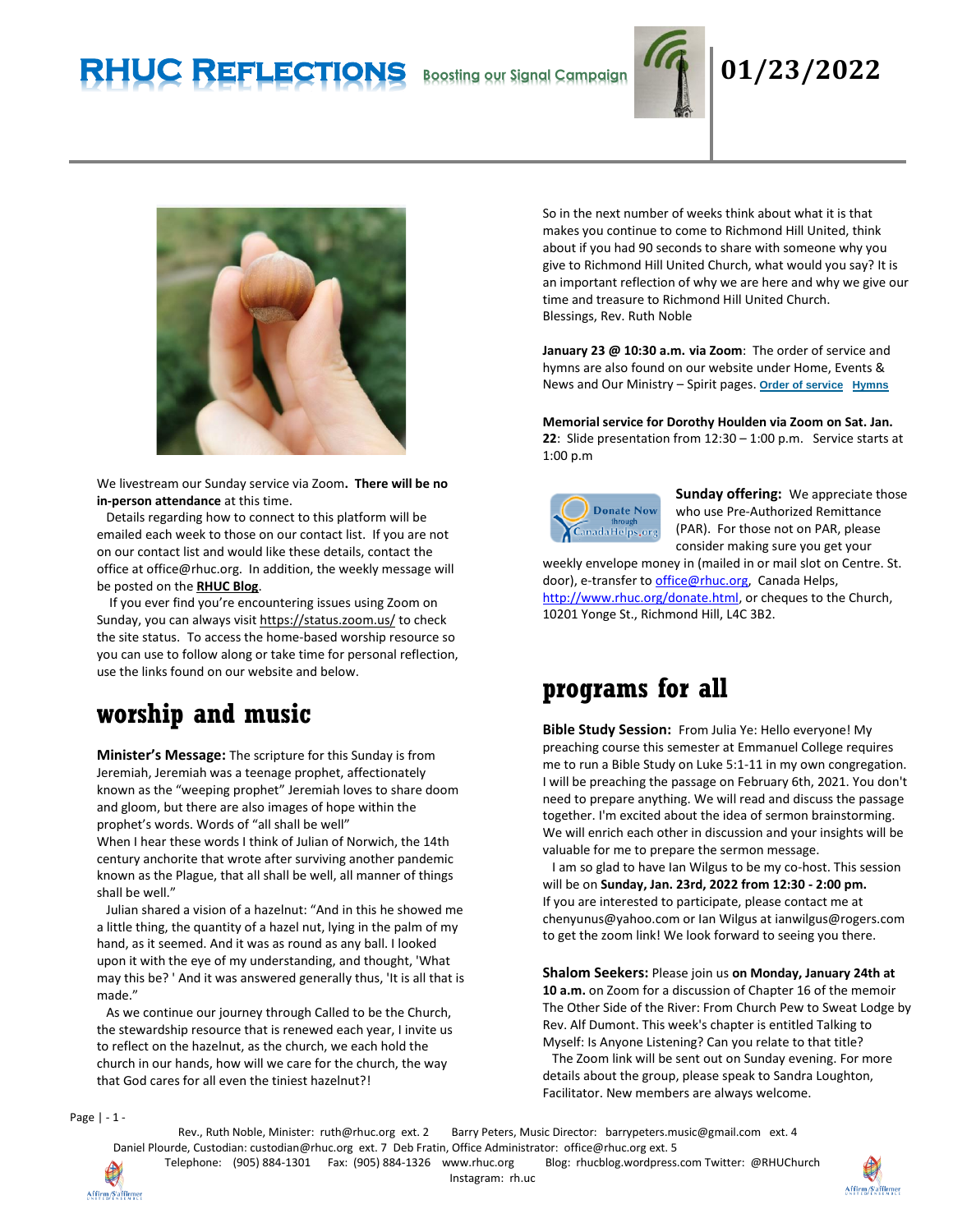# **RHUC Reflections Boosting our Signal Campaign 01/23/2022**



**H.A.I.R.:** HAIR (Heretics, Agnostics, Infidels and Other Riffraff), meets every Monday from 7:00 – 8:15 pm. **We will continue to meet online, via Zoom, until further notice.** These discussions are open to anyone interested, and new members are always welcome. For further information, or to get the zoom link for our next meeting, please contact David Leyton-Brown at [dlbrown@yorku.ca](mailto:dlbrown@yorku.ca)

**RHUC Book Club:** Please join us for the RHUC Book Club meeting on **Wed., Jan. 26th at 4 p.m.** to discuss **Fast Girls: A Novel of the 1936 Women's Olympic Team by Elise Hooper**. The Zoom invitation will be sent out to everyone the night before the meeting. New members are always welcome to join this lively discussion group. Please contact Sandra Loughton for more information. We meet once a month throughout most of the year and discuss mainly fiction as well as some non-fiction.

## **church news**

This Poinsettia was part of the Advent/Christmas sanctuary



decorations in December 2020. Come spring 2021, it was planted out in the church garden where it grew larger and was a lovely large green "bush", so I brought it back into the church Garden Room. I cut it back to generate growth and

it brought forth the red leaves/bracts and the small yellow "flowers" at the base of each red leaf bunch. Wonder if I can repeat the same process in the spring?

Submitted by Donna Smith

## **net zero**

**Upcoming events:** We have scheduled a third **Climate Lunch and Learn for February 6th, 2022.** Registration is at this link: [https://www.eventbrite.com/e/climate-lunch-and-learn-3](https://www.eventbrite.com/e/climate-lunch-and-learn-3-tickets-218772433237) [tickets-218772433237](https://www.eventbrite.com/e/climate-lunch-and-learn-3-tickets-218772433237)

The zoom link will be sent out in an email to you about a week before the event - so don't worry if you are not sure how to access it. Contact Esther Collier, Chair, Net Zero Committee at targetclimatechange@gmail.com if you want to chat or want me to send you the zoom link directly.

## **outreach**

#### **Outreach** *Winter Enjoyment*

- 1. *Check the weather before leaving the house - this ensures you're prepared for changing weather conditions*
- 2. *Layer Up - this gives you options when moving from outdoors to indoors*
- 3. *Get Moving - this just makes you feel better! helps those with S.A.D. (seasonal affective disorder), ask a friend to join you!*
- 4. *Eat Well - make sure you get enough fruit and vegetables, when you eat healthy you feel better*
- 5. *Moisturize - winter air and wind can be very drying, don't forget lip balm*
- 6. *Do Winter Things!*

### *Feeding Our Community*

Calling all Gardening Enthusiasts!

- Does feeding people in our community appeal to you?
- Do you like spending time outdoors with your hands in rich soil?
- Would you like to experience the joy and wonder of watching a seed grow and then share the plant to feed and support our community?

Some of the 'ground' work has already been done;

• An application to the City of Richmond Hill to acquire a garden plot this Spring has already been made

The City is very supportive of collective gardens and provide some or all of the following:

- initial construction and site preparation (i.e. clearing site, building garden beds, fencing)
- garbage and compost receptacles
- signage
- water hook-up and ongoing cost for water
- administration of garden agreement
- garbage and organic pick-up
- tiling and soil amendments (including provision of mulch)
- promotion

Page | - 2 -

Rev., Ruth Noble, Minister: [ruth@rhuc.org](mailto:ruth@rhuc.org) ext. 2 Barry Peters, Music Director: barrypeters.music@gmail.com ext. 4 Daniel Plourde, Custodian: [custodian@rhuc.org](mailto:custodian@rhuc.org) ext. 7 Deb Fratin, Office Administrator: [office@rhuc.org](mailto:office@rhuc.org) ext. 5 Telephone: (905) 884-1301 Fax: (905) 884-1326 [www.rhuc.org](http://www.rhuc.org/) Blog: rhucblog.wordpress.com Twitter: @RHUChurch